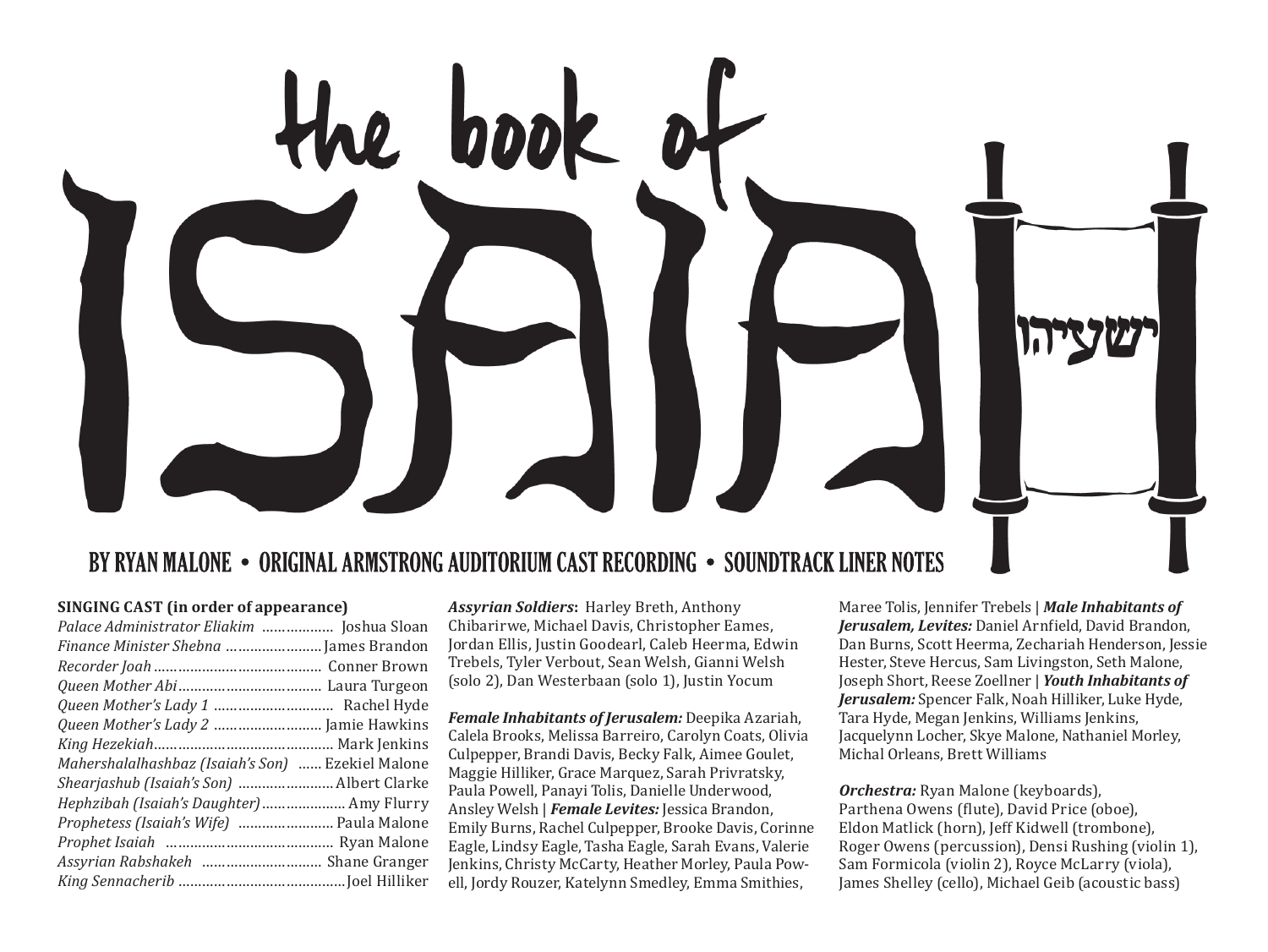## **LIBRETTO**

## **ACT ONE**

**1. OVERTURE / KING'S TREASURES** *Orchestra*

**2. THE ROD OF GOD'S ANGER**

*Isa. 8:7-8; 10:5-7, 28-32*

(Eliakim) Urgent news we bring. (Shebna) Tidings for our king (Joah) Reports of rising waters from the north. (Shebna) His tide shall overthrow The lands in which they flow, (Eliakim) But by the hand of God he is sent forth:

**Assyria, it is the rod Of the anger and fury of Almighty God: Assyria, it is the staff Of God's strong indignation and wrath All nations that stand in its path, They are driven away like the chaff!**

To Aiath they are come, (Shebna) And passed into Migron, (Joah) At Michmash their munitions have amassed, (Eliakim) This mighty entourage, In Geba, it has lodged. (Joah) For they have now traversed the mountain pass.

(Shebna) So Ramah's filled with dread, Saul's Gibeah has fled, (Eliakim) And Gallim's daughter cries out from the fray,

(Joah) Poor Anathoth is heard, So Laish is deterred, (Eliakim) And Gebim and Madmenah fly away. (Shebna) And ready to attack our city, he in Nob shall stay.

(Joah) There is one place left to take, (Eliakim) And soon his fist will shake Against our city and its holy hill. (Joah) Until toward our place, This king will turn his face, And see his greed for Zion soon fulfilled.

(Eliakim) He cannot comprehend The violence he intends, For he is just God's tool. (Shebna) But deep within his heart, He yearns and thirsts for war, (All) To fight and cut off nations not a few!

**3. A SURE ALLIANCE**  *Isa. 20; 22:16; 30:2; 58:1*

(Shebna) Assyria's net Is a serious threat! And our hosts cannot face it alone. Without any aid Our foe will invade, And our city will be overthrown.

**A sure alliance Is what we need. A sure alliance For this I plead. So from this threat our city can be freed.**

Now only one nation Can stop an invasion, To keep our great country alive. We know they can save, Though we once were their slaves, In the shadow of Egypt we thrive!

(Eliakim) Isaiah the prophet, With a voice like a trumpet, Warned us against this alliance. We would carve out our tomb. For this in God's view Is an act of great defiance.

How could we forget The three years that he went Through our city completely unclothed? And no shoes on his feet, As he roamed through the streets, On our minds this truth was imposed. How Egypt would soon be exposed.

Despite the temptations There's no help in nations Assyria so soon would lay bare, As our maps are reshaped, We can see no escape. If we heed this, then we would beware!

Yes, a sure alliance Is what we need. We are agreed. But only with our God can we succeed.

(Joah) But why should we fear,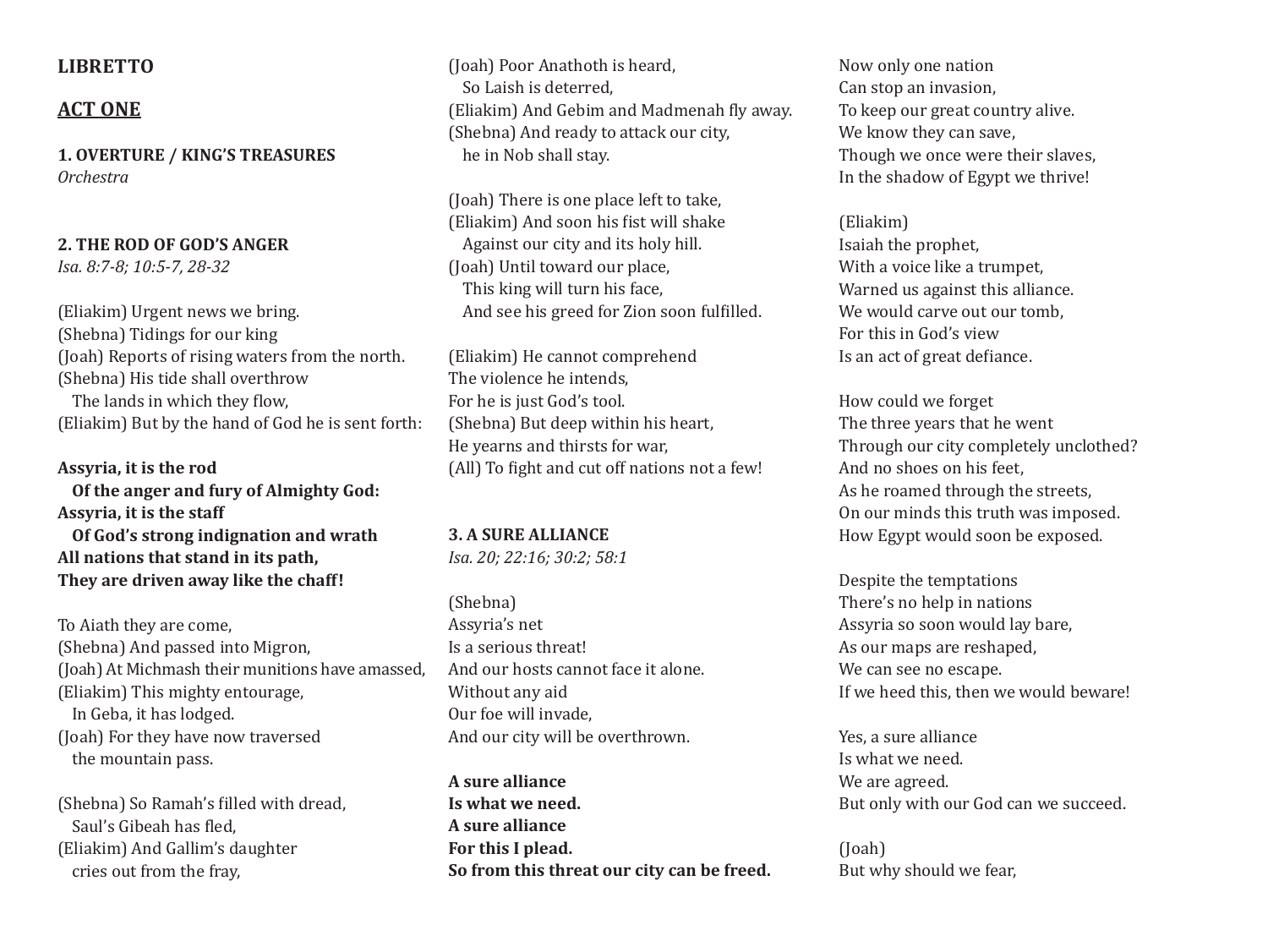When the temple is here? God's presence is right in our midst. God's house will endure, Thus it keeps us secure. Do we think we will cease to exist? So why would we need Egypt to assist?

## **4. REVIVE THE SPIRIT OF THE HUMBLE**

*Isa. 57:15; 66:1-2; 64:6, 8; 45:9; 2:11-12, 14-15; 26:4-5*

## (Abi)

Salvation is not found On tabernacle grounds, Just because they bear a sacred name. The hearts of those who tremble Become God's holy temple, One man can be the house of His acclaim.

Though in heaven He resides, In the lowly He abides: Their humble hearts the places of His rest. Though He made the hosts on high, Yet one can catch His eye, The afflicted, smitten, broken and oppressed.

**Revive the spirit of the humble Revive the spirit of the meek. So you revive the eyes of the Eternal, For you revive the spirit that He seeks.**

We are all unclean. What righteousness we glean Amounts to soiled rags and nothing more. We are carried off by sin, As leaves upon the wind

Are withered by the gales on which they soar.

(Abi, Ladies) The proud will fall to woe When the lofty are brought low God will level every mountain, hill and tower. (Lady 2) The vain He will disgrace; (Lady 1) The haughty He'll abase; (Abi) So put your trust in His exalted power!

(Lady 2) We are His sons; He is our Father. (Lady 1) We are the clay; He is the potter. (Abi) We are all the work of His hands. (Lady 2) How can the vessel think itself greater— (Lady 1) Greater than He who is its Creator? (Abi) Which of us can question His plans?

## **5. PAY WHAT HE DEMANDS**

*2 Kings 18:14-16*

(Joah) To fend off an invasion, So our city ever stands, Here is his taxation; These are his demands.

(Hezekiah) Give the vessels made of silver That the sanctuary stores, The gold upon each pillar, And the gold upon the doors. For this is what I added To the beauty of that place, If it keeps our city planted, These goods can be replaced.

And many other treasures

I send unto this king Now we pray this humble gesture Will be met with high esteem. To fend off an invasion, So our city ever stands, We will yield to his taxation We will pay what he demands,

## **6. HISTORY AND PROPHECY**

*Isa. 30:8; Isa. 41:22*

(Baz) Father can you tell us,

What it is you do? They say you are a prophet. Is that why you're a writer too?

(Jashub) Some prophets never write their words, (Hephzibah) Their preaching will suffice, (Baz) But Father writes down everything (Prophetess) What's more, he writes it twice. He writes it on the tablet, He writes it here again, (Baz) You write it here, then write it there; Father, do explain.

(Isaiah) A prophet has a mission When he receives a vision, To state it in the ears of everyone. When he obtains a message, Then he proclaims the presage, And when it happens, then his job is done,

He might write it on a table So everyone is able To understand what God will bring to pass.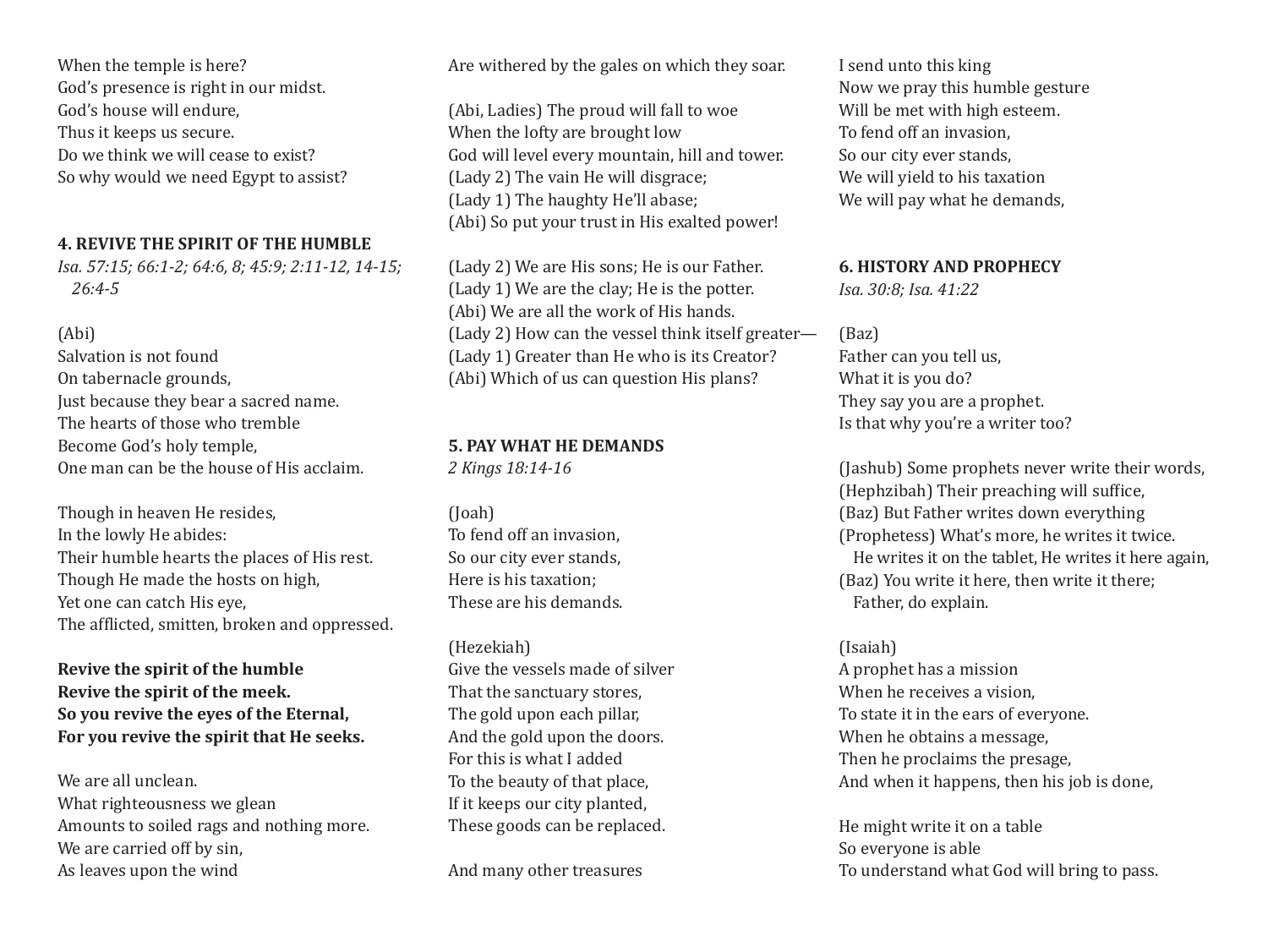But then what God has willed, Hereafter is fulfilled, And everything he wrote is in the past.

**But the prophecy God gives to me Is not confined to history. Yes, much of this will happen once again. For there will be Duality, In present day reality. And so I must preserve it with the pen.**

This current information Holds latter revelation. So I write it on a table, and in a book. These historical depictions Contain their own predictions, So in both the past and future we can look!

What will be the outcome? What will soon result? Just look into the former things. Its record now consult. It shows us what shall happen, Reveals the latter end, It tells tomorrow's stories, The future it portends,

Now as you see This history, Remember that it's prophecy A preview and a pattern it portrays. Not kept for mere Posterity, It gives the future clarity— What's destined to befall the latter days. Now speaking of the latter days:

There are certain things I write, That will only happen later; They have no present equal, I don't write them on the table, But only in this book These words will be conveyed; Denoted by the phrase: "In that day"

**7. THIS IS THE WAY**  *Isa. 11:6-7, 9; 29:18-19; 30:19-21; 44:23*

(Hephzibah) The wolf shall dwell with the lamb, (Baz) And the leopard with the kid; (Jashub) The calf, the young lion and the fatling together (Jashub/Baz) shall be led by a little child. (Hephzibah) The cow and the bear shall feed, and their young ones shall lie down together. (Hephzibah/Prophetess) And the lion shall eat straw like the ox.

(Prophetess) They shall not hurt, nor destroy, in all my holy mountain; For the Earth shall be filled with the knowledge of the Lord as the waters cover the sea.

And in that day shall the deaf hear the words of the Book; And in that day then the eyes of the blind shall see out of darkness. The meek also shall increase their joy in the Lord, And the poor among men shall rejoice in the Holy One of Israel. For the people shall dwell in Zion at Jerusalem!

Thou shalt weep no more; He will be very gracious unto thee. At the voice of thy cry, when He shall hear it, He will answer thee. Thine eyes shall see thy teachers, And thine ears shall hear a word behind thee saying: "This is the way! Walk ye in it."

Sing, O ye heavens, for the Lord hath done it; Shout, ye lower parts of the Earth! Break forth into singing, ye mountains; O forest and every tree therein. For the Eternal hath redeemed Jacob, And glorified Himself in Israel!

#### **8. PARADE OF TRIBUTE**

*Adapted from Sennacherib's Prism; Isa. 14:16-17*

#### (Assyrian Army)

Sennacherib, our mighty king! Sennacherib, your praise we sing! O king of Earth's four quarters We are your brave supporters, Sennacherib, your tribute we bring!

Who is the favorite king among the gods? Our loving shepherd merciful and wise! A mighty man beyond belief, Among the princes he is chief, O may our perfect hero now arise!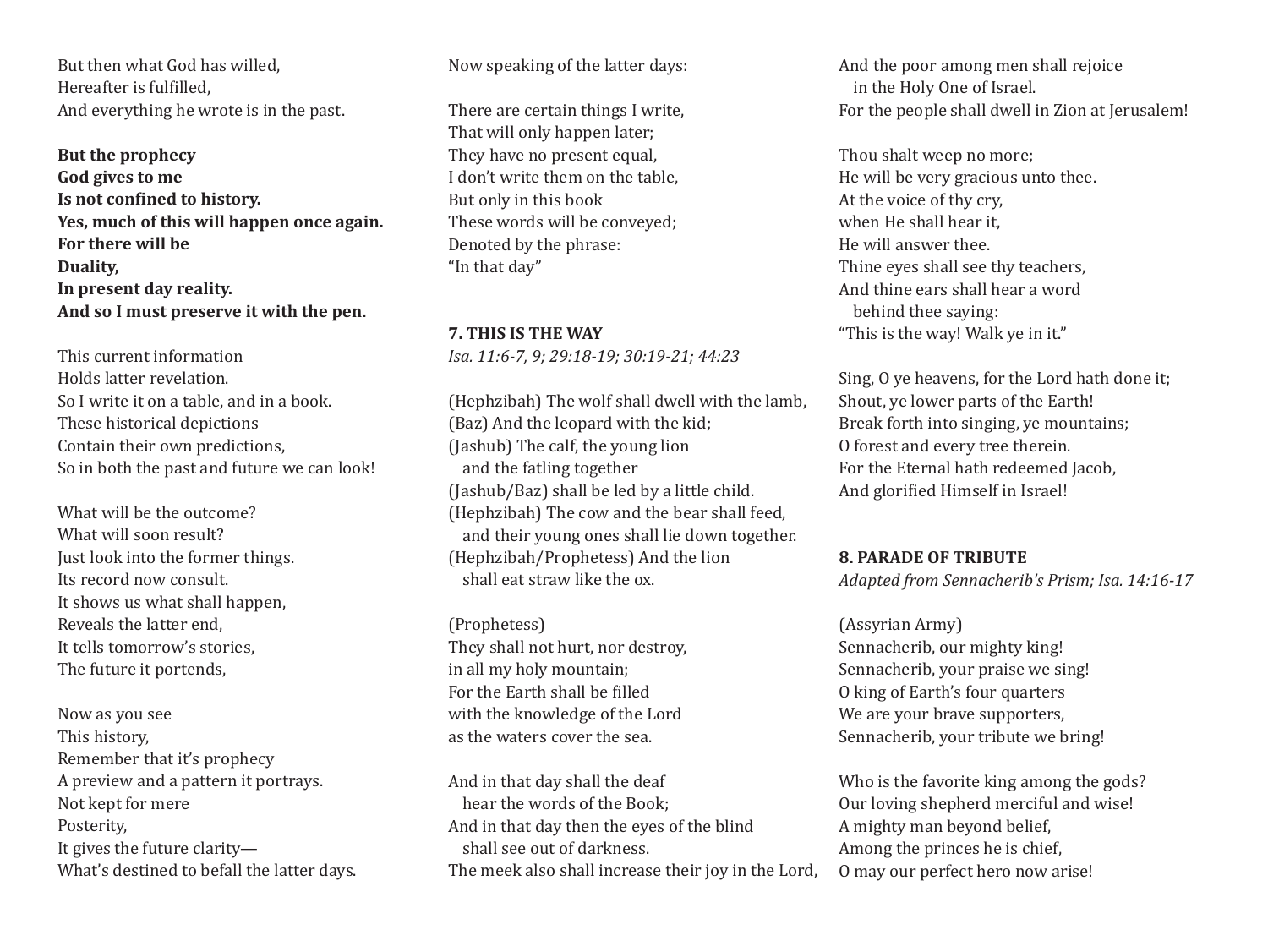His zeal to be the guardian of truth— His love of justice loudly we report. (Solo 1) Such are the undisputed facts! (Solo 2) Who else performs such pious acts? (Solo 1) Who else lends such generous support?

He graciously gives aid unto his poor, And destitute who populate his reich. Yet he's the mighty king by whom The insolent will be consumed, With lightning all the wicked he will strike.

(Solo 2) Behold the bounteous tribute Jerusalem's throne has paid, (Solo 1) We humbly lay it before you, (Both) This pageantry on parade.

#### (Rabshakeh)

He makes the Earth to tremble, And every kingdom shakes, He makes the world a wilderness, Each nation's will he breaks. No other king is like him, He is utterly unique, Give your strength unto him, Or he will make you weak, Give him your attention, For he prepares to speak!

## **9. UNDEFEATED**

*Isa. 10:8-14; 14:13*

(Sennacherib) Undefeated. I'm undefeated. See what my mighty hand has done, And how my record stands as undefeated. I'm undefeated. So none can stand against my iron will! I alone possess my shrewdness and my skill!

Every rank we have is grander, Every guard like a commander, For our training and our tactics are advanced. With such uncommon soldiers. There's no army that is bolder, For the power of our weapons is enhanced. Every one of our formations from the center to each wing, Could take a city by itself and give the fatal sting. All the others are defenseless Because every soldier senses That regarding all my princes Everyone is like a king, We're undefeated.

We're undefeated. All other gods are smashed or charred, All other kings and nobles are defeated. They are defeated. Behold I gather eggs from every nest, And see there's not a one who dares protest!

(Sennacherib, Rabshakeh, Assyrian Army) We seek Jerusalem This is our prey! We seek Jerusalem It stands in our way! For its destruction is what we seek; Jerusalem, we seek to make its glory cease. Jerusalem will never know the path to peace.

(Sennacherib) Now see how at my leisure

I partake of every treasure That the cities I defeated have in store. And I fill our nation's coffers With the goods they have to offer, But regardless of their tribute I want more. Jerusalem eventually will fall into my grip. (Rabshakeh) This indomitable conqueror will take what's rightly his. (Sennacherib) And we will not stop trying (Rabshakeh) Until on the mount of Zion (Both) Our great nation's flag is flying (Sennacherib) And their Hezekiah is defeated.

## (All)

He is defeated. No tribute that he offers us Will ever see my global lust defeated. He is defeated. Jerusalem is now within my sights! I'll exalt my throne above Mount Zion's heights!

#### **10. COME TO THE WATERS**

*Isa. 33:16; 55:1; 48:21; 49:8, 10-11; 58:11; 41:17-18; 35:1, 6-7; 44:3-4*

(Hephzibah) Many have gathered outside of these gates, Preventing Jerusalem's fall. At the charge of our king, They have shut off each spring That serves those outside of this wall. Infinite wisdom abounds from the throne For keeping Mount Zion secure. Though our foes may be nigh, Their wells will be dry, But our waters will always be sure!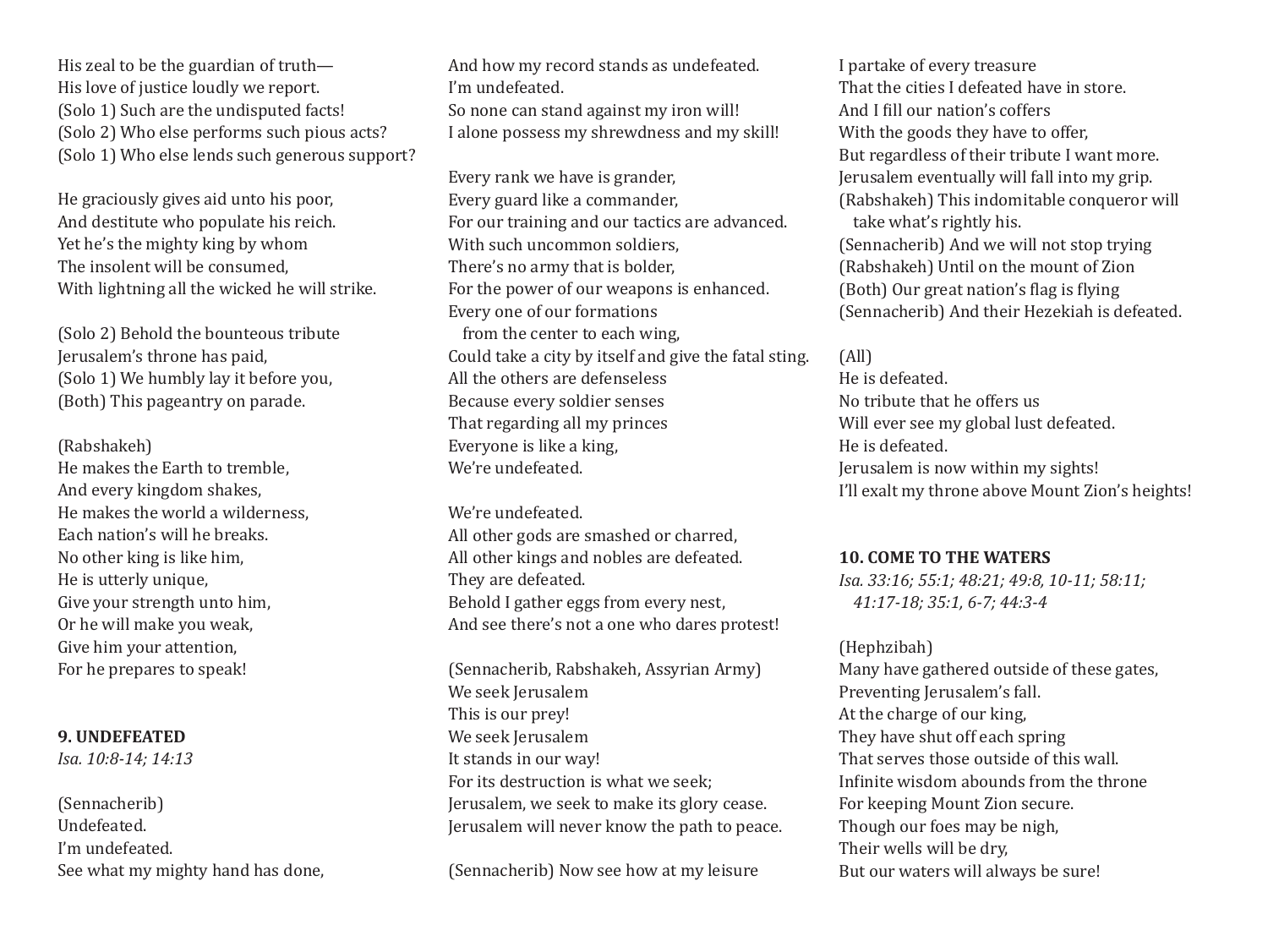**Come to the waters God has in store. Come to the waters, and thirst no more. Come to the waters that He will give. Come to the waters. Freely partake and live.** 

Crossing the deserts our ancestors faced, They never were taken by drought: Our Lord led His flock To a plentiful rock, And from it the waters gushed out.

God has assured us His guidance is near: Our day of salvation comes soon; When the way of His mountain Is marked by His fountains— The path the Eternal has hewn.

Souls that are thirsty and bones that are dry Will be watered and washed like a garden, God guides and delivers With unending rivers— The testament of His great pardon.

God will respond when the arid cry out He will neither forsake nor be cruel, He gives streams in the hills, Each valley He fills, And turns wilderness into a pool.

The lame shall leap—leap like the doe! The tongue of the dumb will shout! In the desert streams flow Till it blooms like the rose, When the glory of God is poured out!

Just as our God poured out drink for the parched,

And floods which the driest lands drank. So His Spirit descends On the children of men; They will spring up as trees on the bank.

## **11. ASSYRIAN TAUNT**  *Isa. 36:4-20*

(Rabshakeh) I, the Rabshakeh, the general Of Sennacherib the venerable, Have come here with a message for your king. Our battle cry has sounded; We have you all surrounded! To what alliance can your city cling?

Your army offers no defense, No treaty gives you confidence, All forces are exceedingly outmanned. And if you lean on Egypt's staff— A piece of wood that's snapped in half— Its jagged edge will pierce right through your hand. But if you say you trust your God, What kind of shield is that facade? Your king confined your Lord to just one altar. You have no coalition To counter our ambition, Your God is on our side to make you falter!

(Eliakim) In your own tongue please converse, (Joah) For our learning is diverse. (Shebna) But speak not in the language of the Jews. (Joah) They need not overhear, what's— (Eliakim) What's meant for kingly ears! (Rabshakeh) Your pitiful request—HA!—I refuse! This is our king's intent! For this cause I have been sent: To speak to all your people in their tongue For they'll face intoxication On their own elimination, And our king will make them feast on their own dung.

Jerusalem, your fate Should make your people quiver, From Sennacherib the great, There's no god who can deliver. The faith your monarch claims, Do not let this persuade you, Your conviction brings you shame; It has already betrayed you.

But make peace with me, and open these gates, Then you shall see what goodness awaits. Your own fig tree, your own vine, Pure water from your well. Full of grain and wine, With plenty you will dwell.

Hamath had its gods, Arphad had its idols, That could not face these odds: They're just rocks with sacred titles. Sepharvaim's groves Samaria's divinities, Could not defend their troves, Nor fend off our hostilities.

Their deities did not defend their land, So how can yours protect you from my hand?

(Eliakim) To the king!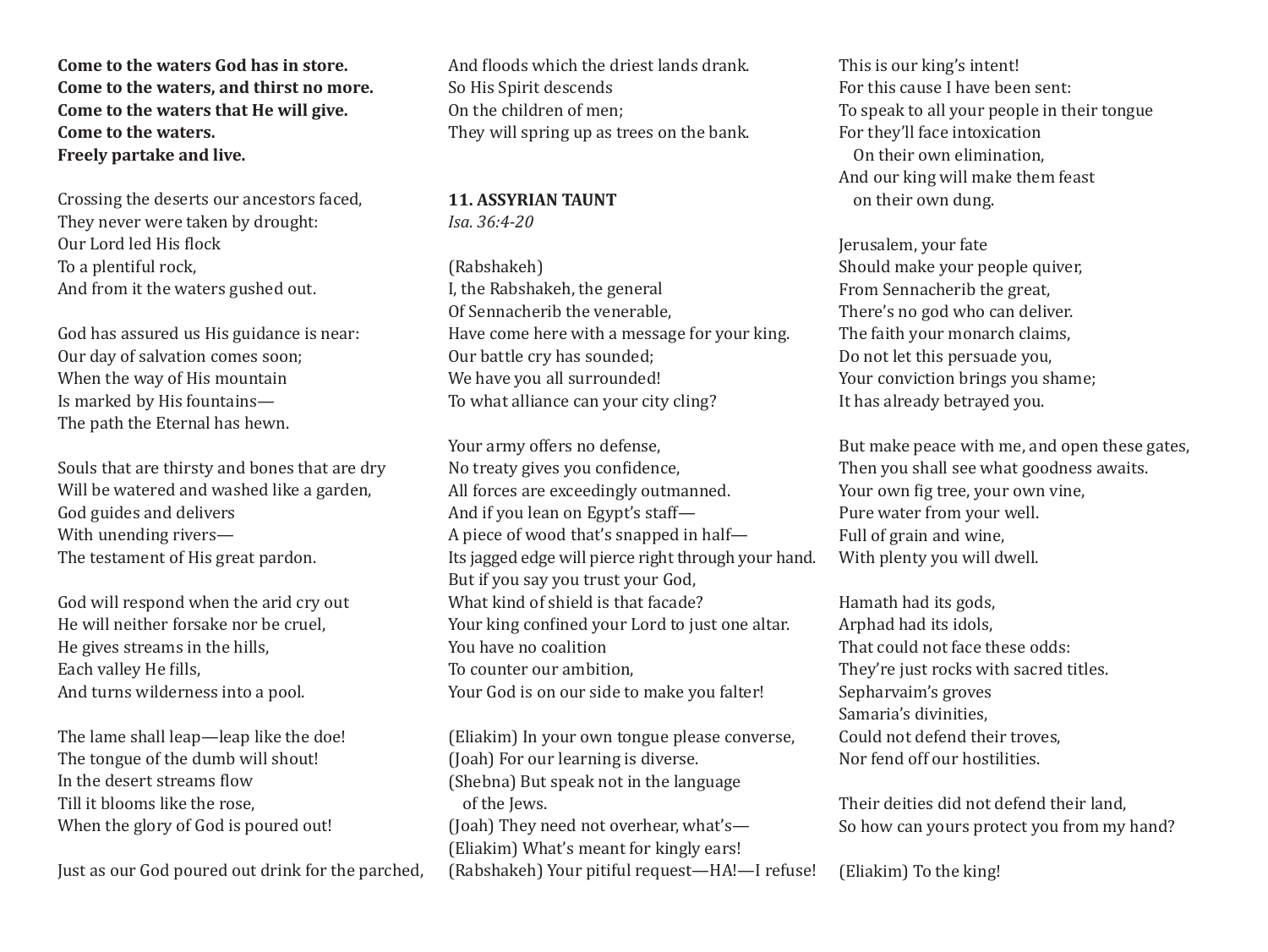## **12. TRAVAIL**

*Isa. 37:3; 26:17-18; 66:9*

(Abi) Like a woman in travail When the birth draws near (Lady 1) Before the final moments of strain, (Abi) Her strength will often fade Till it disappears, (Lady 2) When wearied by the pain.

(Abi) So our city starts to faint In her great distress; (Lady 1) She cries out in her hour of despair. (Lady 2) Her trouble, (Lady 1) her rebuke (Lady 2) And her weariness (Abi) Are more than she can bear.

(Abi, Ladies, Women) So much heaviness that there is... No strength to bring them forth, No strength which can deliver Mothers in travail. No strength she has within, No strength that we can give her. (Abi, Ladies) All her strength has failed.

(Abi) O Eternal she cries out In her day of gloom (Lady 1) She wonders when her labor will end. (Lady 2) Will You bring her to the birth Just to shut the womb? (Abi, Ladies) She cannot comprehend.

(Abi Ladies, Women) Her sweat combines with tears, Exhaustion brings forth anguishHow long she travails! Her pangs have turned her pale; Her sorrow makes her languish. All her strength has failed. All our strength has failed.

## **ACT TWO**

**13. HERE AM I**  *Isa. 6:1-8; 1:18; 50:4; Prov. 25:11*

#### (Isaiah)

The same year that our king Uzziah died, I saw the Eternal enthroned on high, A breathtaking vision, supremely sublime and splendid.

With glorious garments this Being was clothed, From heaven, the hem of His skirt overflowed And into the temple these priestly robes descended

Now standing above this magnificent chair, The bright, shining seraphim ministered there; A fiery sight under which was this mercy seat framed. Of their six wings, over their faces were two, A pair covered their feet, and with two wings they flew. And one to another these luminous angels exclaimed:

(Isaiah, Levitical Chorus) **Holy, holy, holy Eternal Lord of Hosts! Holy, holy, holy, All Earth is full of His glory!** 

The voices that praised the Eternal of Hosts, Shook the doors, and shook their posts. And filled all the house with spectacular, sweet-smelling smoke. I replied, "Woe is me! for I am undone, I have unclean lips and an impure tongue, And I've seen the Lord, so His graciousness I must invoke."

#### (Isaiah)

Then one of the seraphim flew unto me, Intending to cleanse my iniquity He set on my mouth a coal from the altar that glowed. A new zeal within me had suddenly surged, For he said that all my transgressions were purged, My sins once as crimson, were now made as white as the snow. Then I heard the Eternal enquire from His throne:

(Isaiah, Levitical Chorus) "Whom shall I send, and for us who shall go?"

(Isaiah) And I, Isaiah, uttered this eager plea: "Here am I, send me!

Here am I." From this calling I replied: "I will not draw back; I will volunteer; I will go where I'm required. Here am I."

God gave me the tongue and the ear of the learned,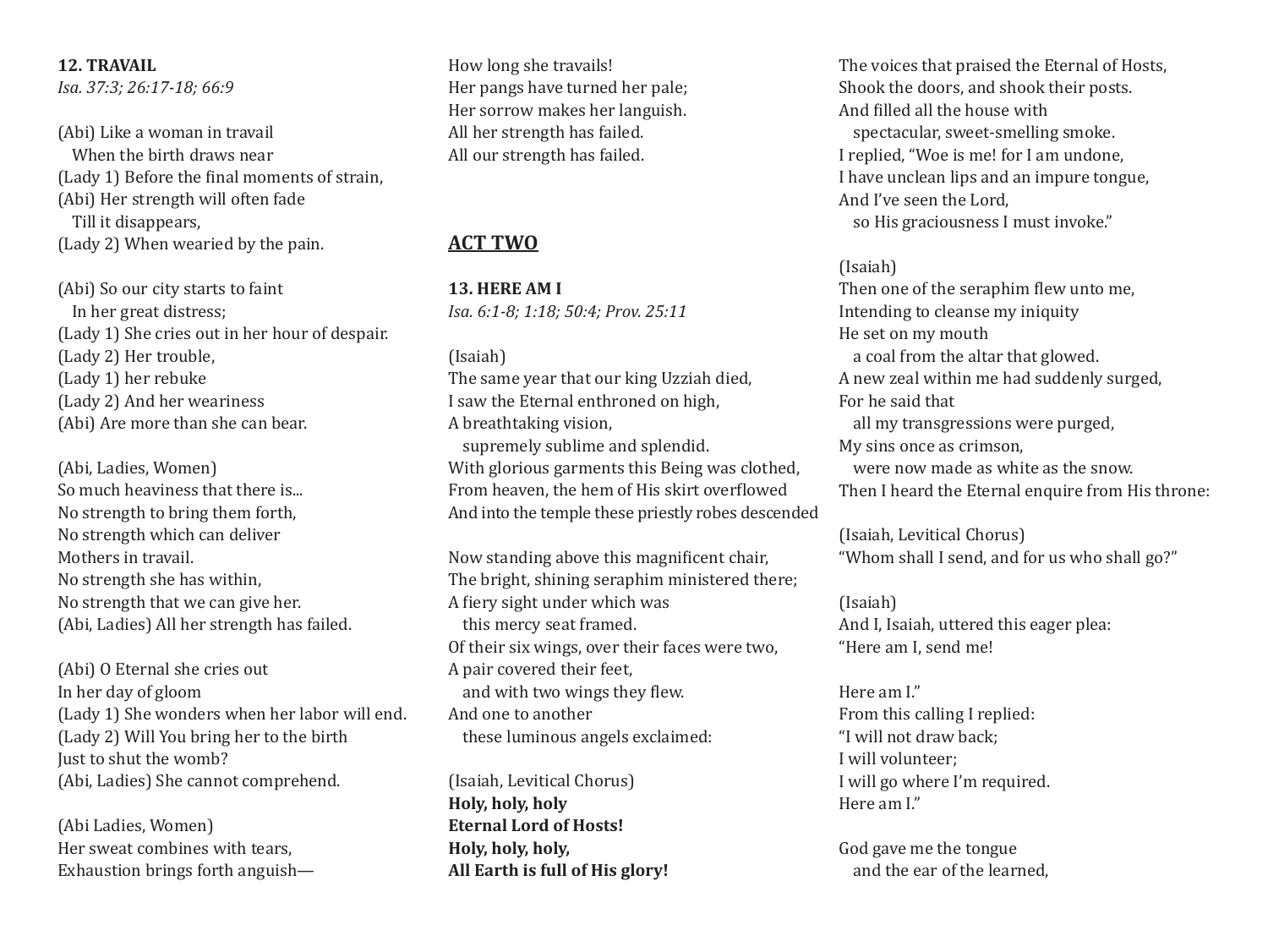That I might proclaim an encouraging word, A word fitly spoken

to those who are weary and faint, Here am I, to hear your complaint:

Here am I. From no mission will I hide. I will sign my name; I will walk by faith; I will step with valiant stride, Here am I.

#### **14. A SURE ALLIANCE (Reprise)**

*Isa. 37:4-6; 2:22; 10:24-27; 40:7; 41:10-13; 51:12-13*

(Eliakim) Urgent news we bring. (Shebna) Tidings from our king, (Joah) Requesting that you pray on our behalf. (Shebna) Assyria approached, (Joah) The Lord has been reproached, (Eliakim) Against the living God how they have laughed!

(Joah) So will our God be moved? (Eliakim) And will He now reprove The blasphemy their general declares? (Shebna) Alliances we lack to fend off an attack, (All) We come to you now asking for your prayers.

#### (Isaiah)

Be not afraid, And be not dismayed By the words the Assyrian spoke. He blasphemed God's name, But God brings him to shame,

God will break off our enemy's yoke.

Like the slaughter of Midian, At the order of Gideon, God will stir up a scourge for our foe, And as Egypt was drowned, When the waters came down, God will break off our enemy's yoke.

Fear not a man Who fades like the grass Whose breath is contained in his nose. Your oppressor's great fury, Is no cause for worry, God will break off our enemy's yoke.

A sure alliance we now possess. Your sure alliance I now profess: It is your Messiah! He comes to Zion! With His courage and His comfort we are blessed. He holds oceans in his hand,

#### **15. COMFORT MY PEOPLE/BEHOLD YOUR GOD!**

*Isa. 35:3-4; 40:1-2, 6, 12-15, 17-18, 22, 25-26, 28; 66:13*

"Comfort my people," Says your God. "Comfort Jerusalem. Declare with a voice strong but smooth, As only a mother can soothe. Their sins are forgiven, Their warfare has come to an end."

"Strengthen my people," Says your God. "Strengthen the feeble knees. I gather My flock in My arms, As only a shepherd can guard, To water I lead them And make them to lie down at ease.

Be strong! Fear not! Behold! Your God! His right hand is holding you, Behold He is coming soon.

**Behold, your God! The mighty one! Behold your God! Behold He comes! The path is forged! The way is paved! Behold your God! Behold He comes to save!**

Measures heavens with a span, He calculates the dust of the Earth, He balances and weighs, Hills and mountains in his scales, He knows their every measure, height and girth.

For who can be His guide, From whom is God advised? And who can be His cunning counselor? For who has formed His thoughts? From whom has God been taught? And who directs the Spirit of The Lord?

Your Creator has no equal or limit, His strength has no contraint. He is never tired or weary, Never is He faint.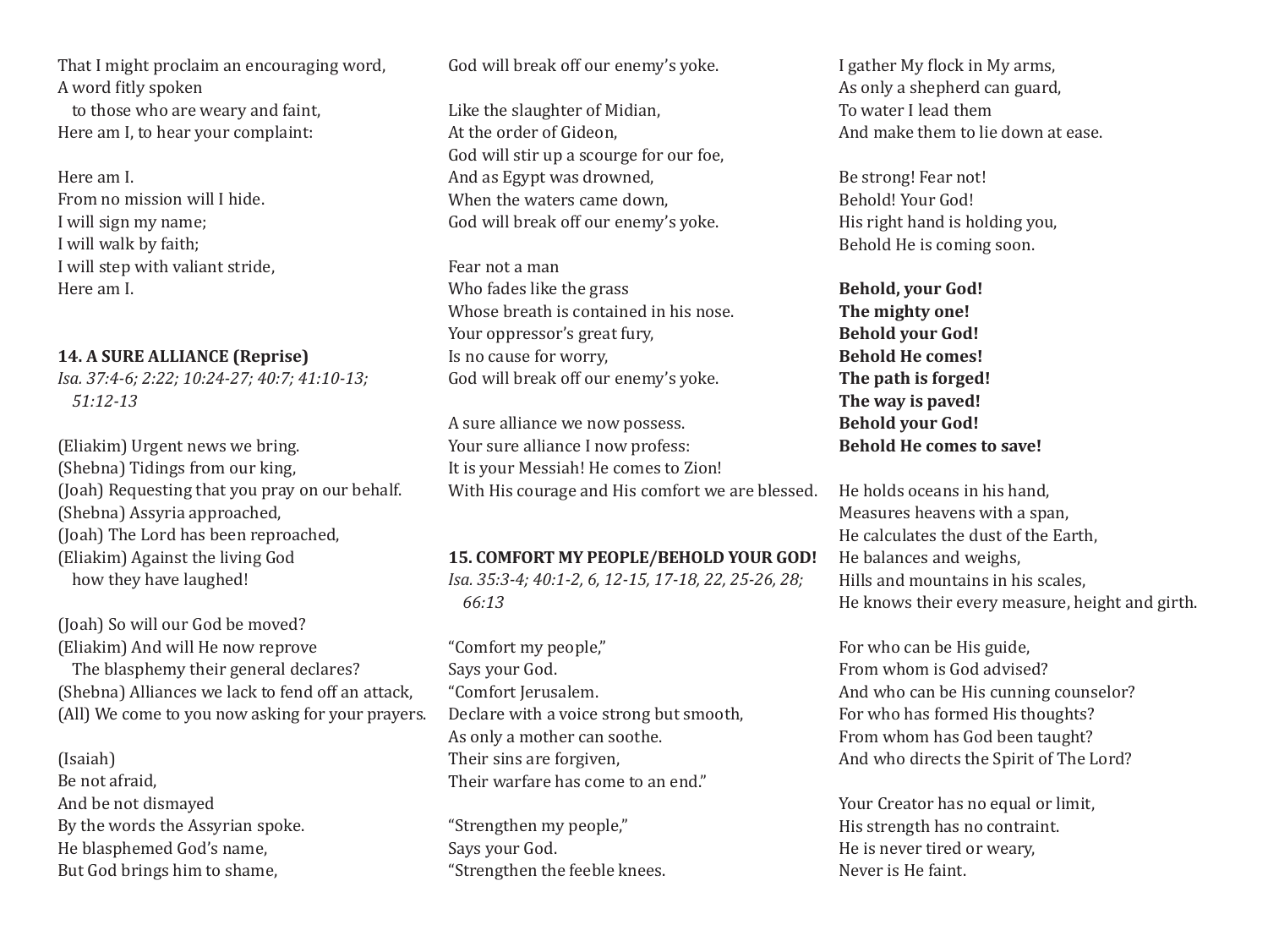As locusts we appear To the God whom we revere, He sits above the circle of the world, Where the cosmos He extends Like a curtain without ends, And like a tent the heavens are unfurled.

Now lift your eyes on high, Behold the starry skies, Our God created everything in sight. Their number He can claim, He calls them all by name, He holds them by the greatness of His might!

So the nations are a drop of a bucket, And dust upon the scale! They are valued less than nothing. Their worth of no avail.

#### **16. SPREAD IT BEFORE THE LORD**

*Isa. 37:10-20; 26:8-11, 13*

# (Prophetess)

The king received the scroll, Describing threats so bold, Designed to make the bravest men afraid. What parchment did record, To Heaven these words soared, He took it to the temple, and he prayed!

He spread it before The Lord. Every single word and Every single burden, How he laid them bare. He spread it before The Lord. Every single want,

## Every single taunt. He spread it before The Lord!

(Sennacherib) Think not the God you serve Can rescue or preserve Your city which my hosts have now enclosed. Jerusalem is trapped And Zion's strength is sapped, Your dynasty and throne shall be deposed.

All nations I laid waste, Their gods I have disgraced— This fate your God and you will not avoid! The power of all lands, Is given to my hands, Their rulers I have utterly destroyed! Go spread it before your Lord!

Like Telassar or Gozan, or Rezeph, Eden, Haran, The realms whose gods could not withstand my sword, The kings of Hamath and Hena, Sepharvaim, Arphad and Ivah, Have perished as will you and your Lord

(Hezekiah) Lord God of Israel, 'Mid cherubim You dwell, Where mighty hosts are singing Your great worth! There You have set Your throne; And You, O God, alone Created all in heaven and in Earth.

Eternal, bend Your ear. That You, O Lord, may hear The blasphemy the enemy proclaims.

And open now your eyes, Behold how He defies The living God he brazenly defames!

I spread it before You, Lord! Every single word and Every single burden, How I laid them bare. I spread it before You, Lord! Every single want, Every single taunt. I show You every care O hear my urgent prayer. I spread it before You, Lord!

All nations they laid waste, Their gods they have disgraced— Mere lifeless idols made of stones and trees. Now save us from his hand— You're the only God who can— So all nations worship you upon their knees!

## (Isaiah)

If You show the wicked favor, He never will be just: He will not behold your glory, If he lays us in the dust. Let him behold You, God, And rightly be ashamed, Smite him with your zeal, Consume him with your flame!

We have waited for You, Lord, For justice we inquire, To see Your fame remembered, This is our soul's desire. Other lords have ruled us,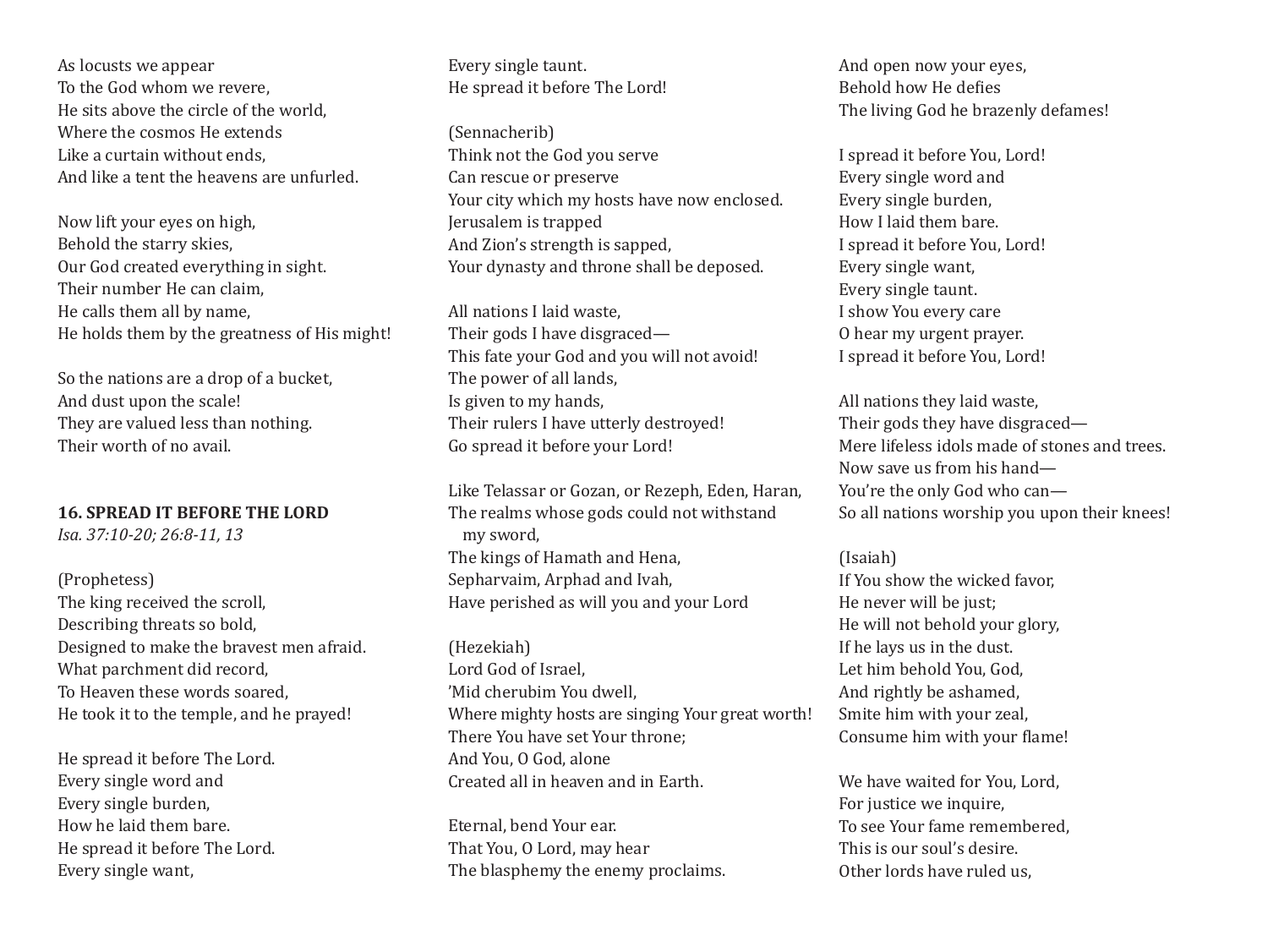Other masters than our God, But only You we mention, And only You we laud!

We spread it before You, Lord! Every single phrase, Every single praise, Your works beyond compare Your honor we declare We spread it before You, Lord!

#### **17. HEALING IS FORGIVENESS**

*2 Kings 20:5; 2 Chron. 29:3, 15, 25; 31:1, 20-21; Isa. 9:6-7; 37:21, 35; 38:1-6; 57:16-18; Isa. 53:5*

#### (Isaiah)

The sickness now upon you According to The Lord, For the future you've neglected, Now death is your reward. Your house is not in order, So find yourself a wife; You must produce an heir, Before God ends your life.

For this rule He has established, His government and peace, This dynasty of David, Forever shall increase. Until Messiah's coming, The mighty Prince of Peace, The everlasting Father, Whose throne shall never cease!

(Hezekiah) Remember, O Eternal!

Remember now, I pray! How I have walked before You, And never turned away. Remember how we've prospered. Remember now, my part. The service I accomplished, I did with all my heart!

The first year of my reign, I repaired the temple doors. I gathered every Levite to cleanse Your holy courts. We sacrificed with music. As David had ordained. I restored his priestly orders, Your joy we then regained.

I shattered every idol I cut down every grove, I leveled every high place, That You and I both loathe. Then healing came upon us, That only You can give, For healing is forgiveness, By this, O Lord, we live! Forgive me! And heal me!

(Isaiah) Before I left your court My exit was cut short, For answers came from Heaven, which I heard The Lord reversed my path, For He reversed His wrath. The God of your father David spoke this word:

"I have heard your prayer,

I have seen your tears, See I add to your life fifteen years."

**For healing is forgiveness The Lord has borne our grief, Because of His affliction, He offers us relief. His wounds for our transgressions, Our sins can be repealed, His stripes for our offenses, And by them we are healed!**

In three days you go to God's holy place, With your life restored you will celebrate His grace.

And as regards Jerusalem, The fervent prayers you did extend This is what our God did state: "For David's and My sake, This holy city I will defend!"

#### **18. I WILL DEFEND THIS CITY**

*Isa. 37:29, 33-35; 10:12, 16-17*

(Isaiah) **"I will defend this city, I will defend; In my enduring pity, I will descend." Thus says The Lord, Your God and Friend, "I will defend this city, My city I will defend."**

"In this place, on this ground, Not one soldier shall be found; Not one bulwark will he breach!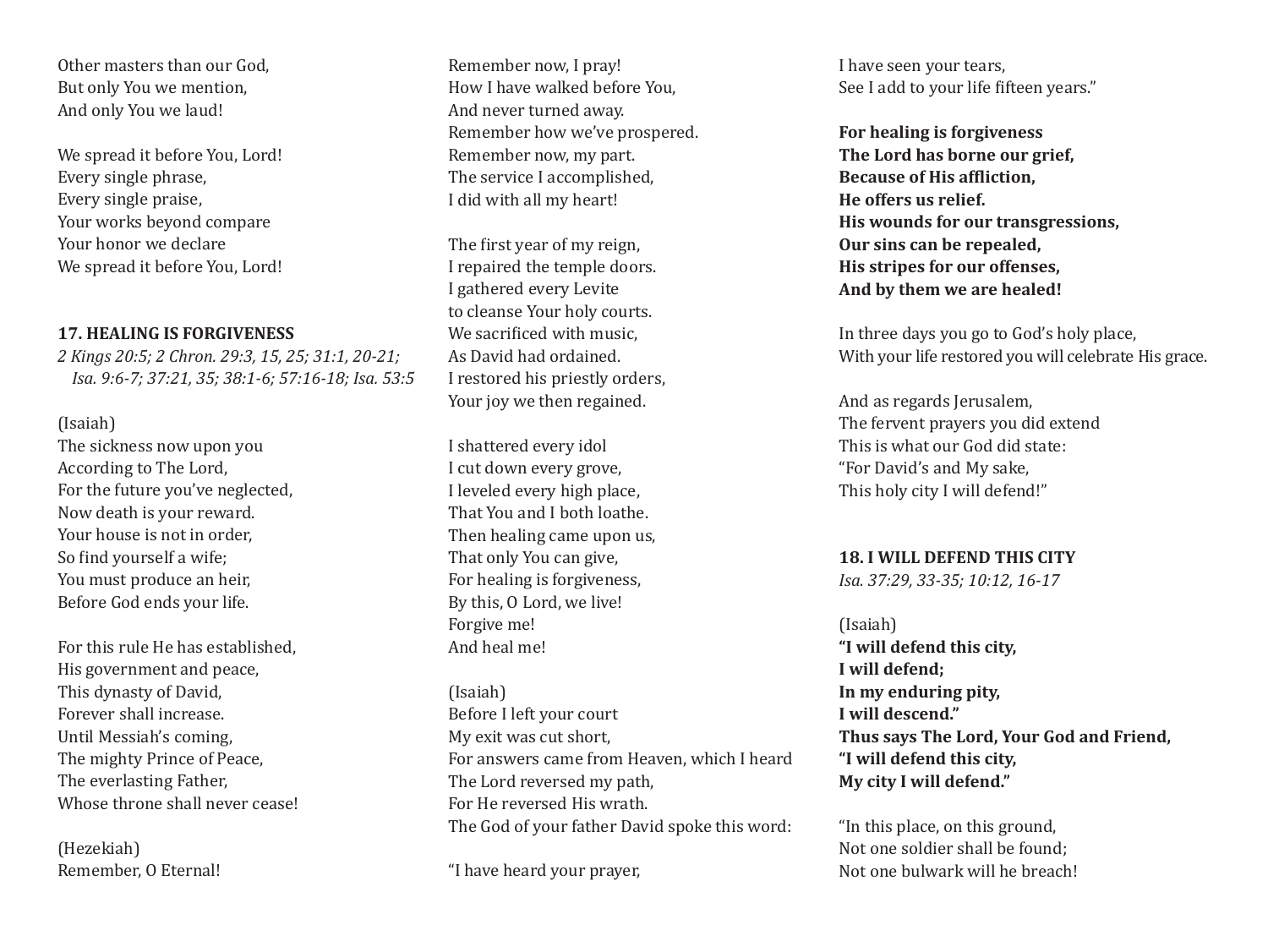Not one footprint, not one shield, Not one arrow will he wield, Not one rampart will he reach! I send burning to his camp, For your city is a lamp, And your light shall be as fires! And the glory of My name, Shall confront him like a flame, So he burns like thorns and briers!"

"By the way that he came, He will go back home in shame There I hasten his demise. For My scourge I will impart, For the stoutness of his heart. I will smite his haughty eyes. I will drive him where he goes, For My hook is in his nose, And my bridle in his lips, Yes, regardless of his pride, He's the horse on which I ride, And his power I eclipse!"

**19. HE INHABITS ETERNITY**

*2 Kings 20:9-10; Isa. 57:15; Psa. 90:4*

(Prophetess) God gave the king two choices To be a wondrous sign, To prove his prayer was answered, Through a miracle of time.

(Isaiah) Behold, your father's palace, The shadow on its stairs, Reveals the Earth's rotation;

#### Time's passage it declares.

(Prophetess) The shadow could go forward, Or backward ten degrees, Whichever he selected, Would follow God's decrees.

Now forward seemed too easy, Time always went that way, (Hezekiah) So change the sun's direction; Reverse the course of day! (Prophetess) This wonder God displayed:

**For He inhabits eternity, In an everlasting place; He is enthroned amid infinity, Outside of time and space.**

What are ten degrees one way Or fifteen years to come For a Being who existed, Before time had begun? He can pause the sun in orbit; He can make the day stand still; He can turn the shadow backward According to His will!

The Ancient of Days, the great I Am Has no beginning, has no end!

No measure can delay Him, Or hinder His endeavors When a lifetime is an instant And a moment can last forever. Gone are yesterday's tears, And every future sorrow;

He lives today as a thousand years, And fits a thousand years into tomorrow.

**20. THE LIVING** *Isa. 38:10-20*

(Hezekiah) I said amid my prime, The middle of my days, I go before my time, To the gates of the grave. My life has been deprived The remainder of my years. How could I be revived, When death so quickly nears?

In the land of the living I shall not see The Lord. Denied of all perceiving I behold my God no more. Nor can my eyes regard The others who now rest— The men whose tombs I join. All this my prayers expressed.

**The grave cannot praise You; And death cannot extol You; Those who descend to the tomb Cannot hope for Your truth. But the living shall praise You. And proclaim the mercy You have shown; As a father would teach his children, I will make your faithfulness known!**

My house would be uprooted— As a shepherd's tent removed.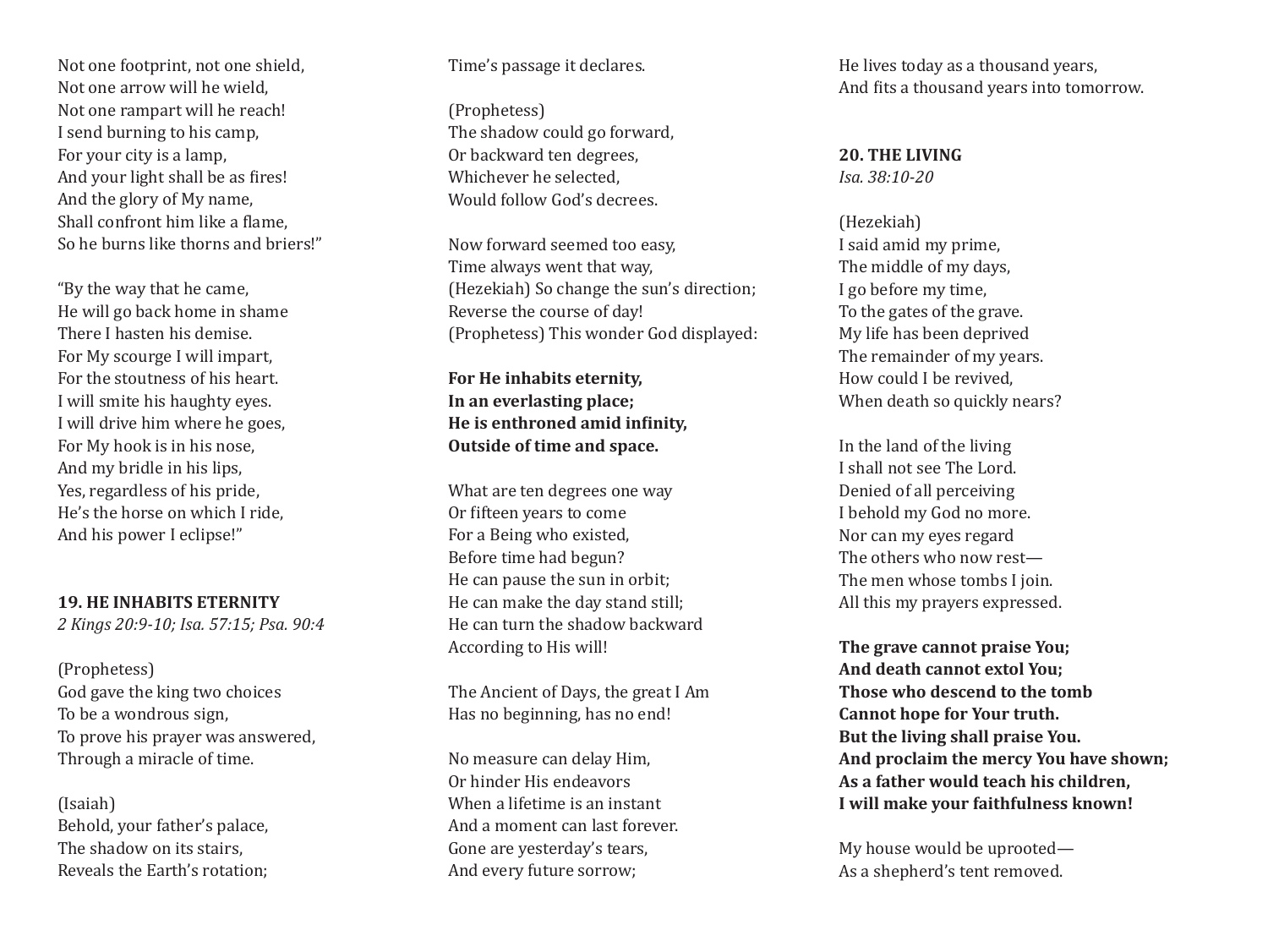My life was with the weaver: Who would cut me from the loom. From day to night you end me. I pondered this till dawn When You entered as a lion To shatter every bone.

I chirped as cranes and swallows, I moaned as the dove; My eyes were soon exhausted For how long they looked above. O Lord, in my oppression, You gave a wondrous sign. And healing my transgression, You pledged Your life for mine!

By this, O Lord, men live! You made my spirit whole! Recovery You give, And life unto my soul! For my good You gave me bitterness, Then rescued me from death. You granted me forgiveness, And paid my fatal debt!

(Hezekiah, Levitical Chorus) The Lord is my salvation! Therefore we will sing, In joyful adoration, On instruments of strings. Each day that we are living, Our voices we will rouse, To praise The Lord Eternal, Within His holy house!

**21. PASS OVER** *Isa. 37:36; 31:1, 3-6, 8-9*

(Prophetess)

When Egypt kept God's people slaves, Our history shows how God did save, To His blazing wrath this land would feel exposure. So through encampments of the foe, The chief of all their strength He smote. When the angel of death passed over

But all of Israel who obeyed The voice of God, they safely stayed Within each guarded house as their enclosure. The shed blood of a spotless Lamb, Distinguished them from heathen camps: And the angel of death passed over.

**Our God will hover, Like the birds Whose wings will cover Those they serve; He will pass over He will preserve.**

Now on this night the angel of the Lord Eternal Went forth and smote in the camp of the Assyrian, One hundred and eighty five thousand men.

By threats our Lord is not dismayed And guarding, growling unafraid, Upon His prey our God is like a lion. Behold your God who now descends, Jerusalem He now defends, And fights for His beloved hill, Mount Zion.

Why trust in Egypt to defend? They are not gods, but only men. Their horses are not spirit, rather flesh. Assyria falls by a sword Not forged by men, but by The Lord. All treaties fail when God's hand is outstretched.

O turn unto The Lord who speaks these words, And with your own eyes witness His acclaim! To those who try to burn us, This city is God's furnace, And Zion is His fire and His flame,

**22. DEFEATED** 

*Isa. 37:22-25; 10:15; 14:12-16* (Sennacherib) Hezekiah I extorted, So his goods would be imported, And he thought he was submitting to my yoke. But my demands were not adjusted Since for more my heart had lusted So then his beloved city I would choke. Yes, he paid me all this tribute so my greed would be assuaged, But I trapped his city anyway like birds within a cage. Yet with force our camp was raided, Just before my troops invaded; Just like Lucifer degraded From the war he tried to wage.

Defeated. He was defeated. Like lightning down he went, To dust was his descent.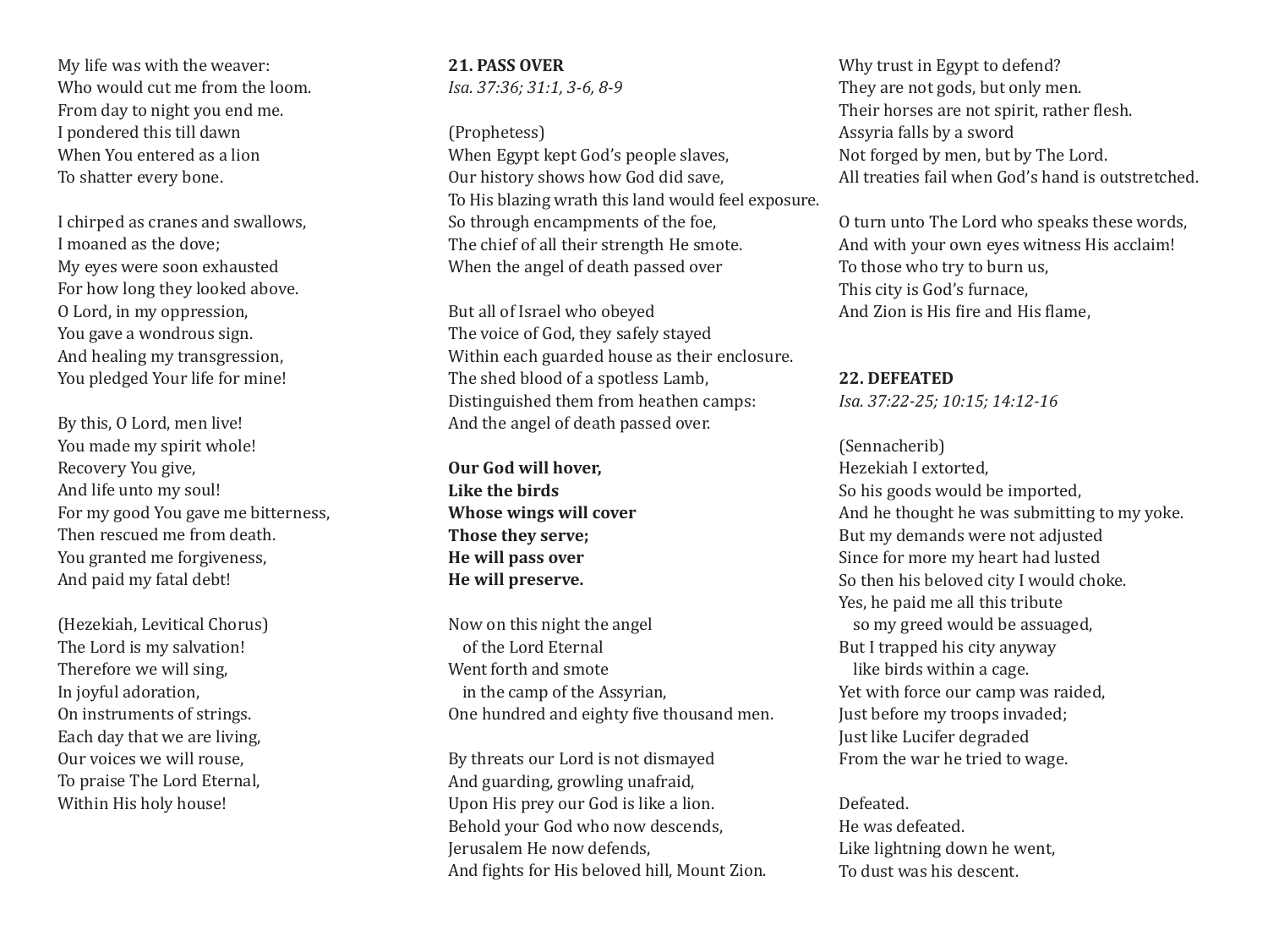Though many high ambitions he had sworn, He now is chided, ridiculed, and scorned.

How the virgin, Zion's daughter, Must be laughing at my slaughter, And Jerusalem now shakes her head at me. Who truly have I taunted, Who truly has responded, Could it be this nation's God I cannot see? By the multitude of chariots my strength was set upon The heights of every mountain even unto Lebanon. I have cut down every cedar, I have conquered every border, I have dried up every river, And yet all my strength is gone,

Defeated. I am defeated. Was I the one who ruled. Or just some fleshly tool? Was I the sharp genius in command? Or just the sharpened axe within his hand? Was I the demigod? Or just the mortal rod? Was I the mighty power in command? Or just the simple staff within his hand?

**23. WEDDING CELEBRATION** *Orchestra*

**24. WE SEEK JERUSALEM**  *Isa. 62:1-5, 12; 51:3, 16; 2:2-3; 66:20*

(Hephzibah) Our city once called Desolate, Is now his wedded wife. (Isaiah) He calls His people "Hephzibah"— (Hezekiah) Your Lord and King's delight! (Isaiah) As a bridegroom filled with joy For the maiden he did choose, (Prophetess) So your Builder shall rejoice, For He has married you!

(Hephzibah) Though we were called Forsaken, Our God gives us a name That signifies our radiance, That represents our fame! For righteousness and justice, Our city shall be sought,

(Hephzibah, Hezekiah) They come to see our brightness, They come to be taught!

(All) **"We seek Jerusalem," Many will say, "We seek Jerusalem, Show us the way! For God's instruction Is what we seek; Jerusalem! We seek your perfect path to peace."**

(Hephzibah) And from the heights Our city lights

Will stir the hearts of those in flight,

(Hephzibah, Hezekiah) And show them that their trek is soon complete!

(Hephzibah) And in their throngs Their joyous songs Will speed the place for which they long,

(Hephzibah, Isaiah) Till melody and gladness fill our streets!

(Isaiah) When our immortality is granted. (Hezekiah) From this place, the heavens shall be planted, (Prophetess, Hephzibah) From New Jerusalem, God's vast Creation has no end! (All) From here the universe shall be expanded

We seek New Jerusalem, For this we pray! We seek Jerusalem. This is the way! God's Holy City is what we seek; Jerusalem! We seek your laws, This is our journey's lofty cause, Jerusalem! We seek your perfect path to peace!

**25. BEHOLD YOUR GOD! (Finale)** *Isa. 40:3-5; 9-11; 35:8, 10; Isa. 25:8*

(Abi) The voice is crying out, The desert hears his shout,